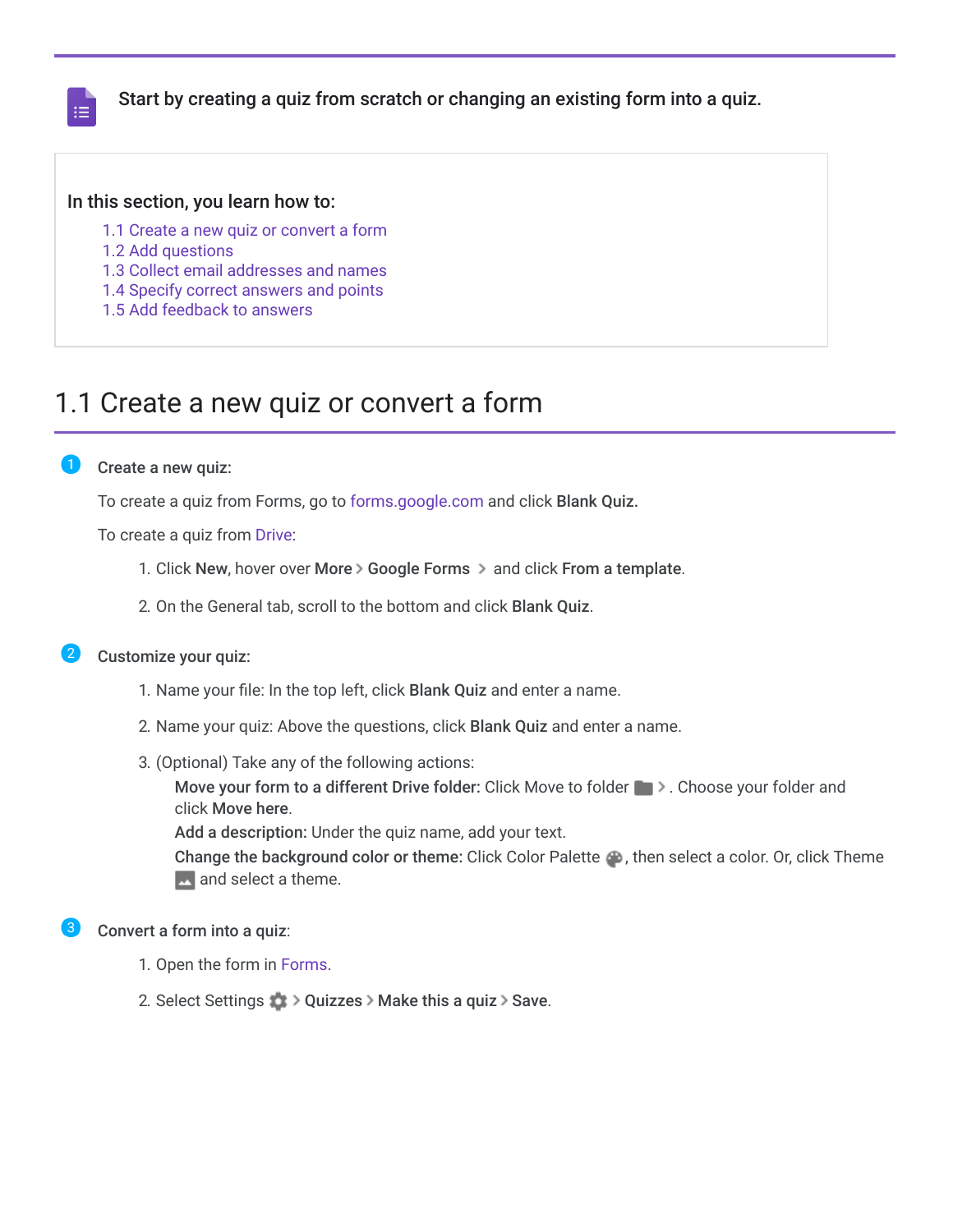| $\mathbf{1}$ | =            |                        |         |                                   |             |   |
|--------------|--------------|------------------------|---------|-----------------------------------|-------------|---|
|              |              | Ý<br><b>Blank Quiz</b> |         |                                   |             |   |
| 2            |              |                        |         |                                   |             |   |
|              | $\leftarrow$ |                        |         |                                   |             |   |
|              |              | <b>COL</b>             |         | <b>Contract Contract Contract</b> |             |   |
|              |              |                        |         |                                   |             |   |
| 3            | $\leftarrow$ |                        |         |                                   |             | ¢ |
|              |              |                        | QUIZZES |                                   |             |   |
|              |              | Make this a quiz       |         |                                   |             |   |
|              |              |                        |         |                                   | <b>SAVE</b> |   |

# 1.2 Add questions

- 0 Click Untitled question and enter your question. You get suggestions based on your type of question.
- 2 (Optional) To change the question type, click the Down arrow  $\bullet$ .
- Add response options (if applicable for your question type).
- (Optional) To specify if people must answer the question, click Required.  $\bullet$

To add more questions, choose an option:

- 6 To add a new question, click Add question  $\bigoplus$ .
- To add a copy of the existing question, click Duplicate  $\Box$ . 6

Note: Changes are automatically saved. To preview your changes any time, at top right, click Preview  $\bullet$ .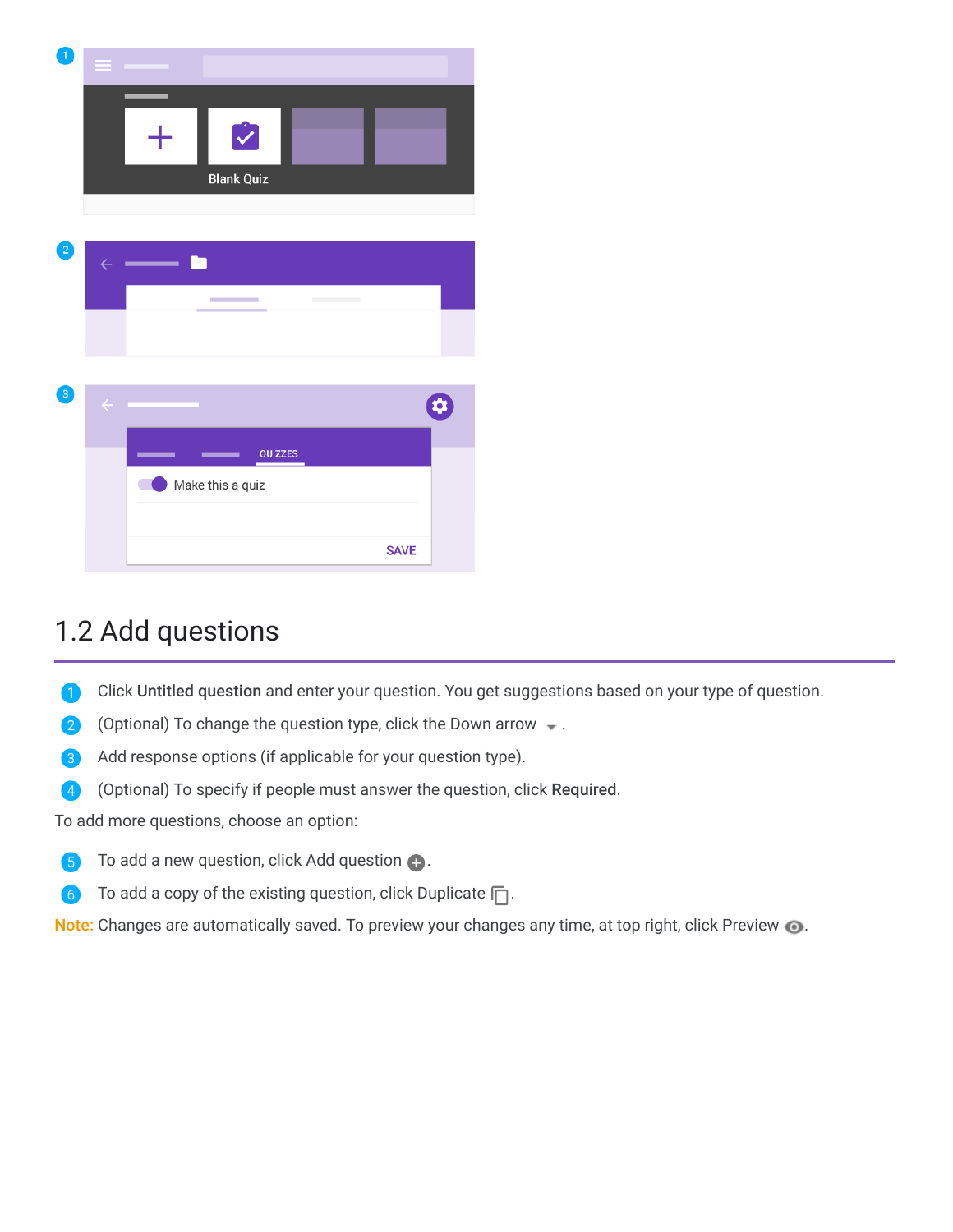|                  | <b>QUESTIONS</b>                                      |                |
|------------------|-------------------------------------------------------|----------------|
|                  |                                                       | 5 <sup>2</sup> |
|                  | Untitled Question<br>◯ Multiple choice<br>$\boxed{2}$ | ٠              |
| $\left(3\right)$ | G                                                     |                |
|                  | 6<br>D                                                |                |
|                  | Required<br>$\blacksquare$                            |                |

# 1.3 Collect email addresses and names

To identify each respondent and send quiz results or feedback, you can collect email addresses and request individual names.

To turn on email collection, click Settings Collect email address. There are 2 approaches when you're collecting email addresses:

Domain restricted: Automatically collects the person's organizational email address (that they are signed in with). Select the setting Restrict to 'your organization's' users.

Unrestricted: People can enter any email address. Deselect the setting Restrict to 'your organization's' users.

To collect names, create a question that asks people to enter their names. You can also create a separate section for collecting emails and names. See [Track students in different periods who take the same quiz.](https://support.google.com/a/users/answer/9308966)



# 1.4 Specify correct answers and points

You can specify answers for these question types: multiple choice, checkbox, dropdown, and short answer. You can also specify how many points a correct answer is worth.

Specify correct answers and points:

- 1. Click the question.
- 2. Click Answer Key.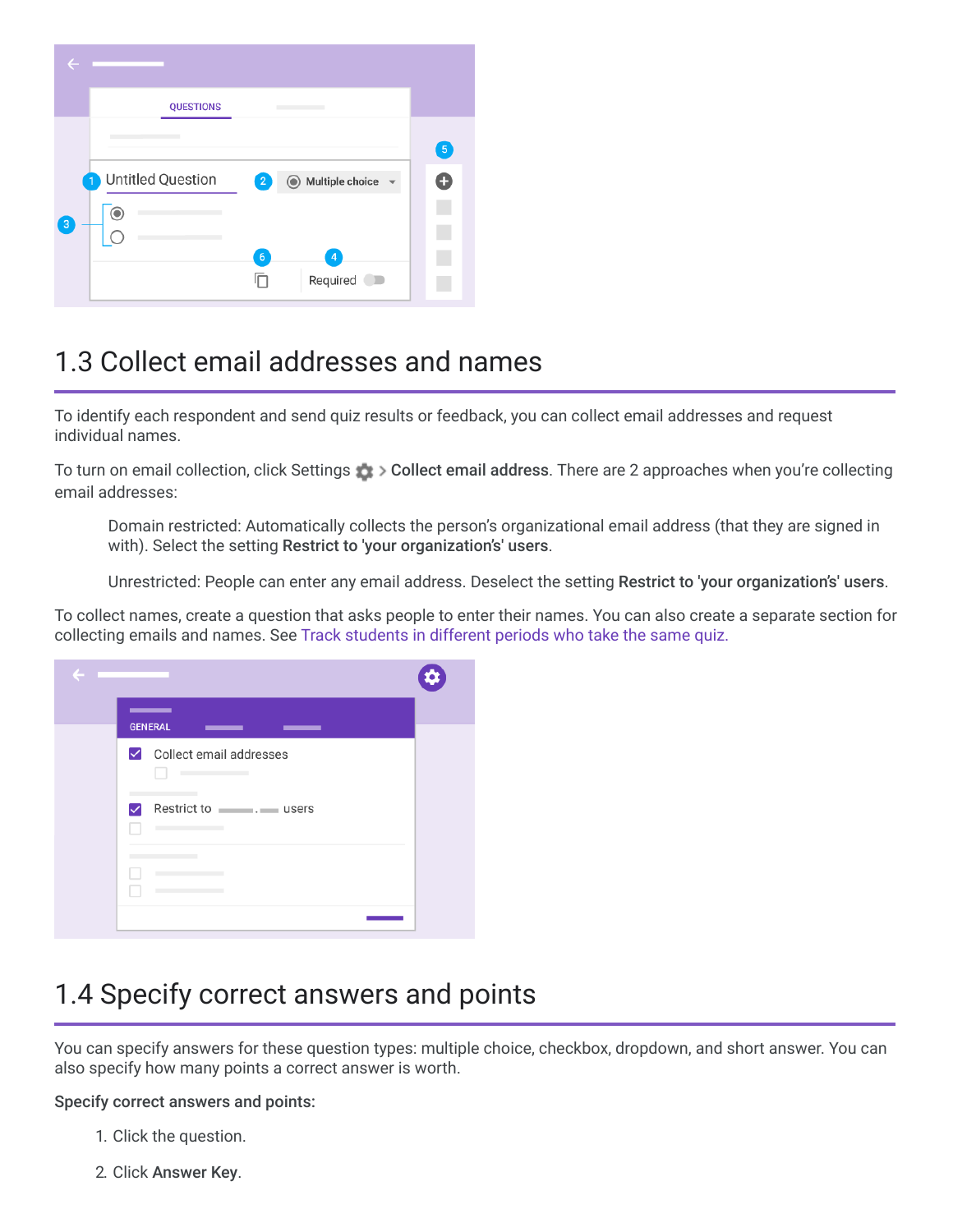- 3. Select or type the correct answer (or answers).
- 4. Next to the question, enter the number of points the correct answer is worth.
- 5. Click Edit question to go back to the question. Changes save automatically.

| <b>QUESTIONS</b>       |                         |   |        |
|------------------------|-------------------------|---|--------|
|                        |                         |   |        |
|                        |                         |   |        |
|                        | Choose correct answers: |   |        |
|                        |                         | 5 | points |
|                        |                         |   |        |
|                        |                         |   |        |
| U<br><b>ANSWER KEY</b> |                         |   |        |
|                        |                         |   |        |

| Type of question:      | <b>Marked correct if respondent provides:</b>                                                                                                                                                                                                                                             |
|------------------------|-------------------------------------------------------------------------------------------------------------------------------------------------------------------------------------------------------------------------------------------------------------------------------------------|
| <b>Multiple choice</b> | Any matching answer                                                                                                                                                                                                                                                                       |
| <b>Dropdown</b>        | Any matching answer                                                                                                                                                                                                                                                                       |
| Checkbox               | All matching answers (if there are several)                                                                                                                                                                                                                                               |
| Short answer           | The exact answer<br><b>Note:</b> You can automatically mark non-matching responses as<br>incorrect by selecting the option Mark all other answers incorrect. If<br>you don't select this option, non-matching responses are left ungraded<br>for you to manually review and award points. |

# 1.5 Add feedback to answers

You can add feedback for incorrect and correct answers to each question. Respondents won't see the feedback until they get their results.

### Add feedback to answers:

- 1. Click the question.
- 2. Click Answer Key > Add Answer Feedback.
- 3. Depending on the type of question, choose from the following actions:

For questions graded automatically, add feedback under Incorrect Answers, Correct Answers, or both.

For questions graded manually, enter general feedback. It appears for all responses.

4. (Optional) To add a link: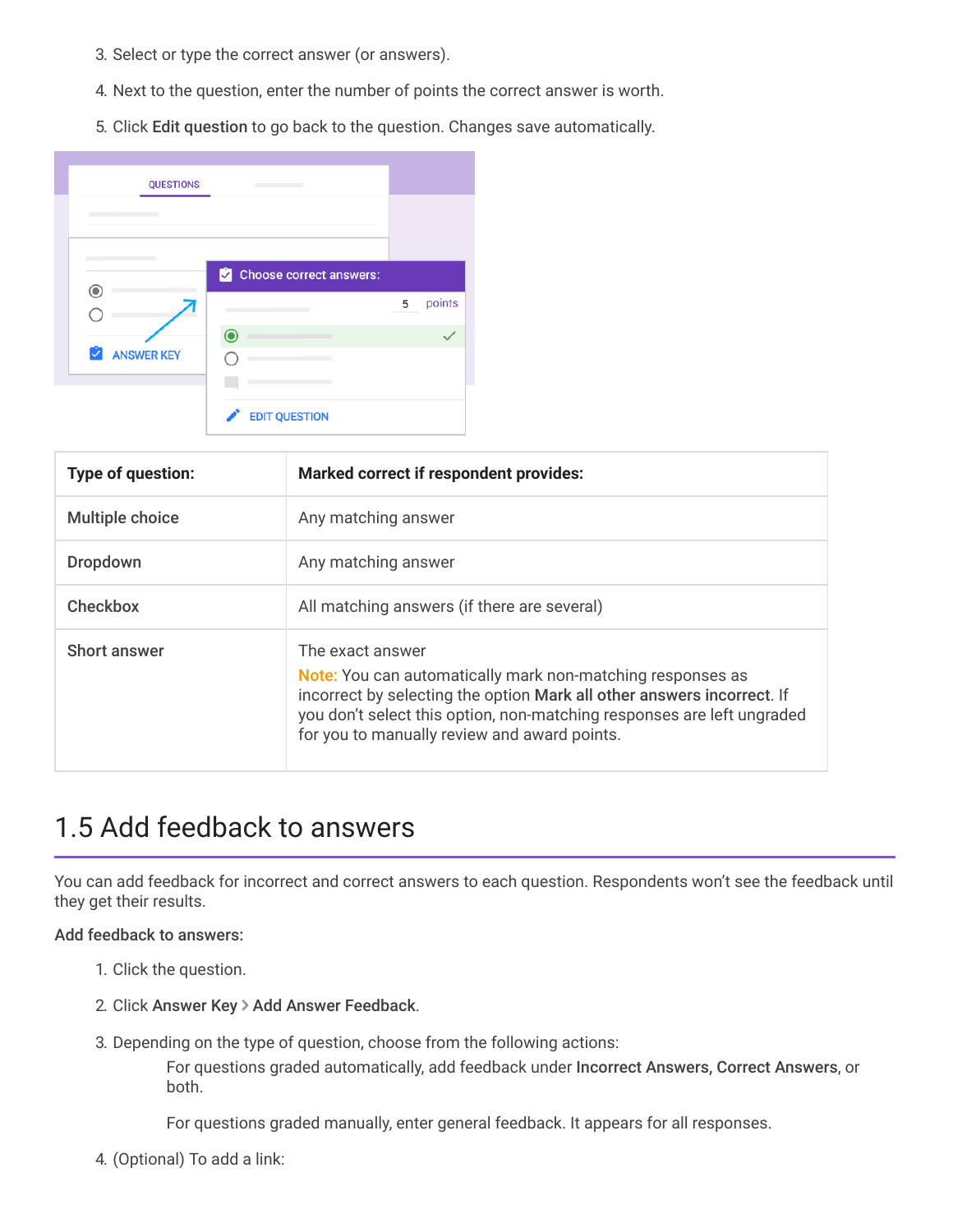- a. Click Link  $\oplus$ .
- b. In Link to, add the URL.
- c. (Optional) In Text to display, enter the text you want to appear.
- 5. Click Save.

| the control of the control of the |             |
|-----------------------------------|-------------|
|                                   |             |
| U                                 |             |
| $\ominus$                         | <b>SAVE</b> |
| ADD ANSWER FEEDBACK<br>╌          |             |
|                                   |             |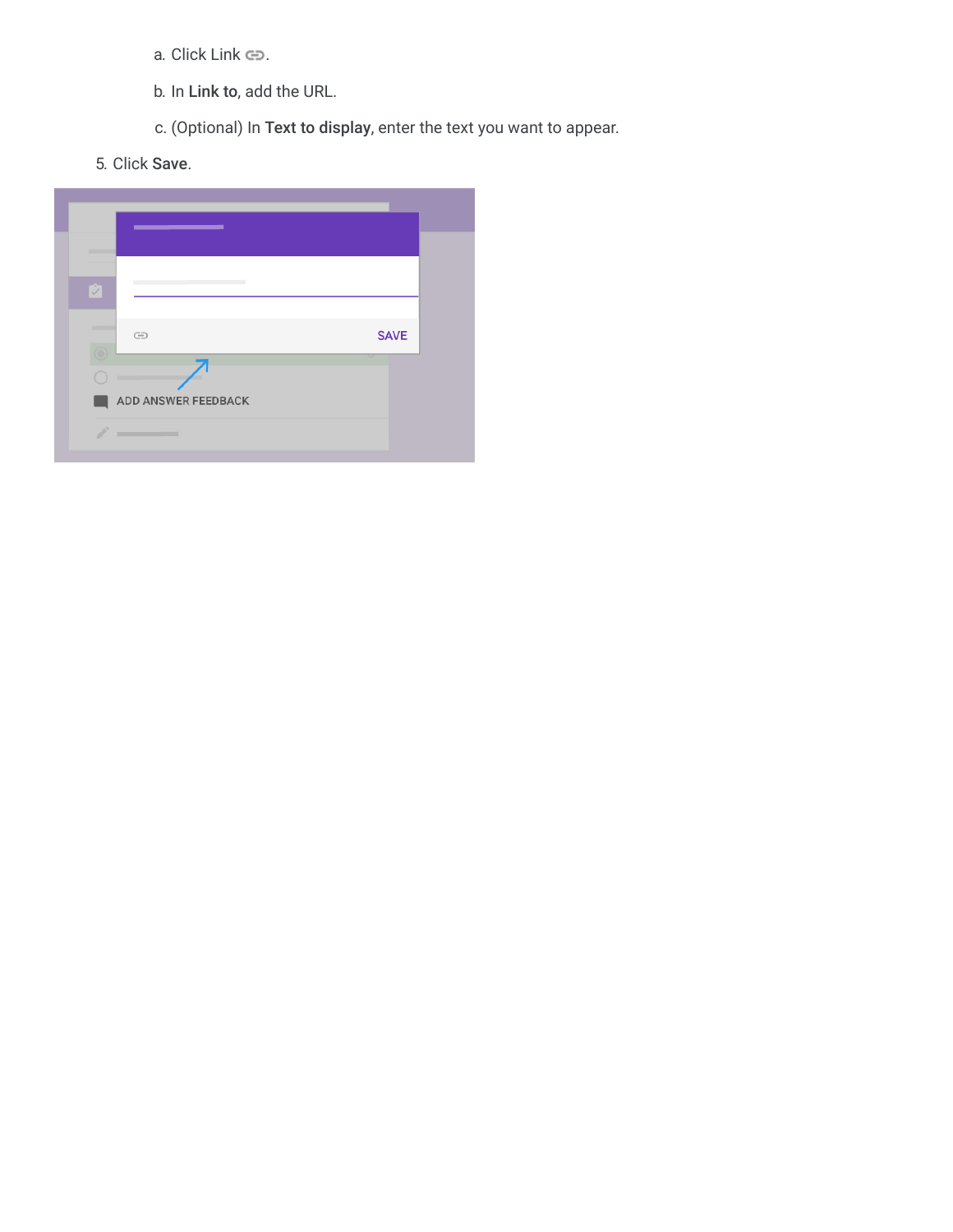| 挂 | Once your quiz is ready, you can send it to your respondents.                        |  |
|---|--------------------------------------------------------------------------------------|--|
|   | In this section, you learn how to:<br>2.1 Control who can respond<br>2.2 Send a quiz |  |

# 2.1 Control who can respond

You can limit respondents to people in your organization. That way, only people who have an email that's associated with your organization can respond to the quiz. If you don't limit respondents, then people can respond to the quiz using any email address.

To limit respondents to people in your organization, click Settings Restrict to your organization's users.



# 2.2 Send a quiz

When you're ready to send out your quiz, you can send it by email, copy and paste a link in a chat or email message, embed it on a website, or share a link on social media.

### Send your quiz:

- 1. At the top right, click Send.
- 2. (Optional) To collect email addresses, choose an option:

If the quiz's audience is limited to your organization, check Automatically collect respondent's *your organization* email address.

If you're distributing the quiz externally, check Collect email addresses.

- 3. Choose how you want to send the quiz:
- **Email–Click Email**  $\triangledown$ **. Enter email addresses in the To field. You can customize the subject and message** contents.
- Link–Click Link  $\bullet$ . You can shorten the URL. Click Copy and paste the link into a chat, conversation, or email.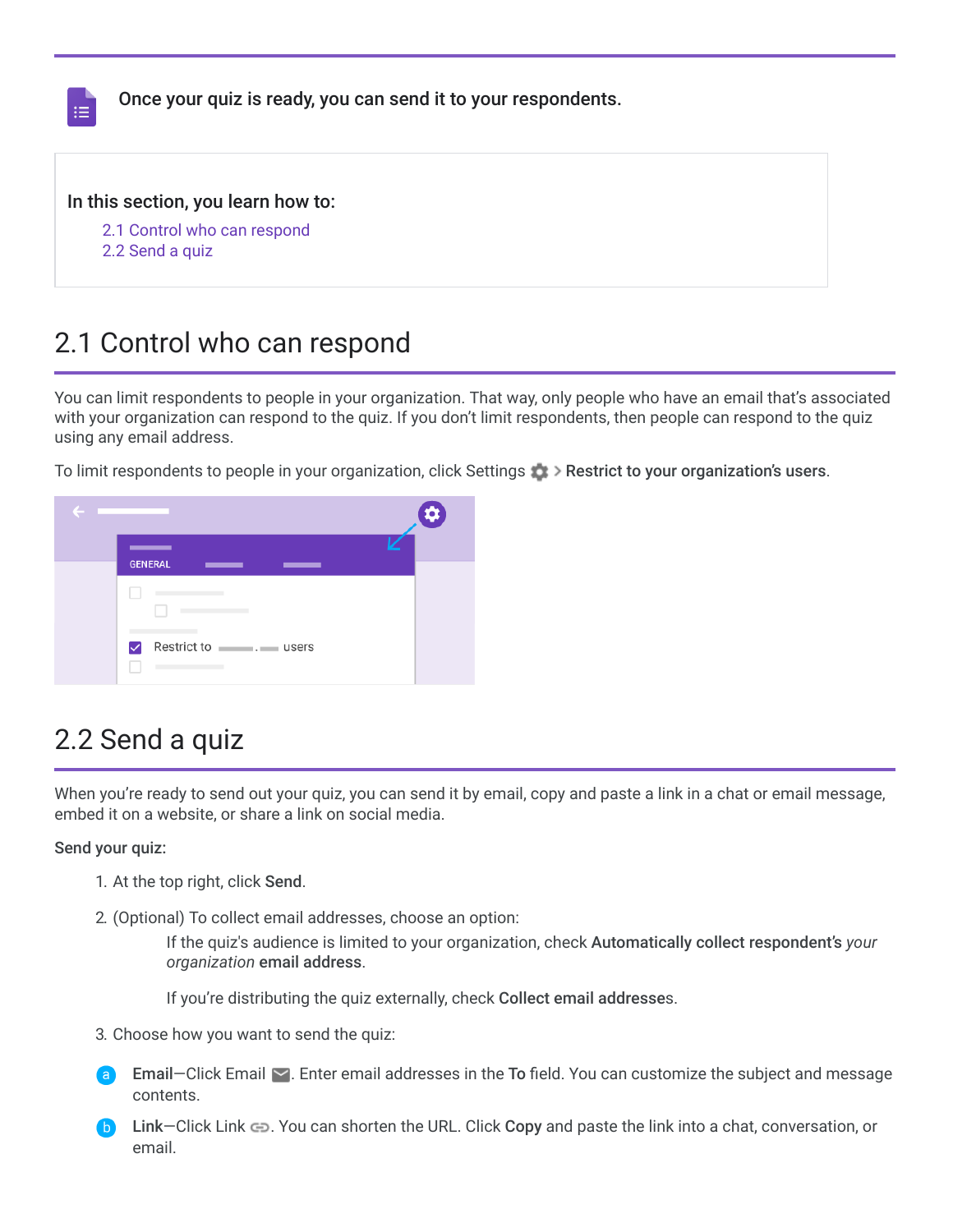Website content-Click Embed  $\leftrightarrow$ . You can specify inline frame dimensions. Click Copy and paste the HTML into your website or blog.

**d** Social media-Click one of the social media icons.

| e |                  |                                         | <b>SEND</b>                          |
|---|------------------|-----------------------------------------|--------------------------------------|
|   | <b>Send form</b> |                                         | ×                                    |
|   |                  | $\Box$ Collect email addresses          |                                      |
|   | Send via         | ⊻ ⇔ ⇔                                   | $\mathbf{H}$ $\mathbf{S}_1$<br>$G^+$ |
|   |                  | $\bullet$<br>$\epsilon$<br>$\mathbf{b}$ | $\mathbf d$                          |
|   |                  |                                         |                                      |
|   |                  |                                         |                                      |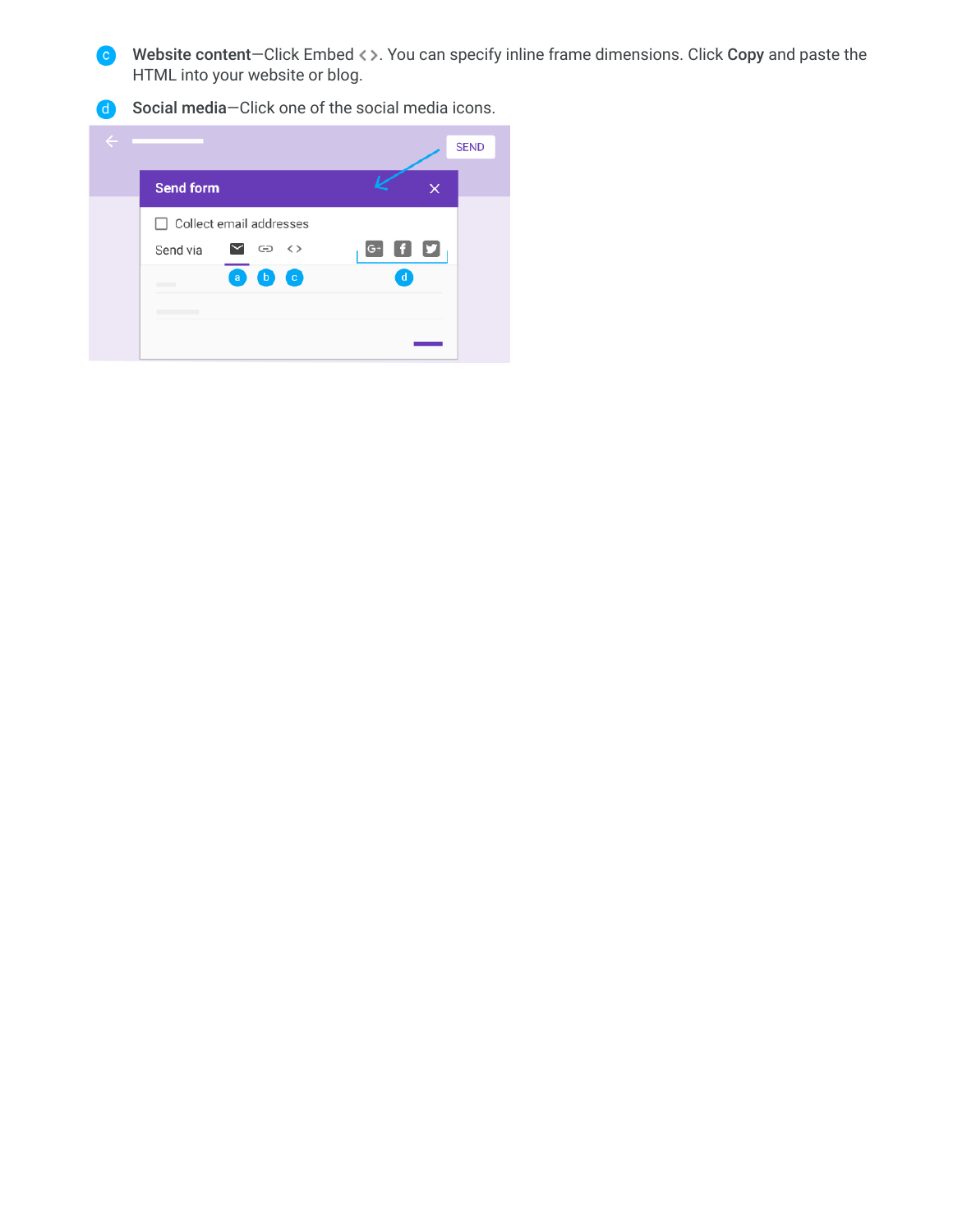You can grade quizzes by question or by individual. For example, you might prefer to grade all answers to a specific question at once. Or perhaps you want to grade an individual's entire quiz.

### In this section, you learn how to:

- [3.1 Grade by response](https://support.google.com/a/users/answer/9310469?hl=en&authuser=2&ref_topic=9300018#3.1)
- [3.2 Grade by respondent](https://support.google.com/a/users/answer/9310469?hl=en&authuser=2&ref_topic=9300018#3.2)

# 3.1 Grade by response

Some questions need to be graded manually, like short answer or paragraph formats. To grade faster and reduce potential bias, you can grade by question. This is because identifying information doesn't appear by default. You'll see all the answers for a particular question at once.

Note: You can't grade by question for grid-type questions.

Grade by response:

 $\equiv$ 

- 1. Under Responses, click Question.
- 2. Mark each response as Correct  $\vee$ , Incorrect  $\times$ , or assign partial or extra credit points by entering them in the rightmost field.

Note: The same responses are grouped together. This way, you can give feedback or assign scores in bulk.

- 3. When you're done grading all responses for a question, click Save.
- 4. To move between questions, click Previous  $\langle$  or Next  $\rangle$ .

| $\leftarrow$ |                                                  |  |
|--------------|--------------------------------------------------|--|
|              | RESPONSES 8<br><b>Contract Contract Contract</b> |  |
|              | _____<br>QUESTION                                |  |
|              | $\sim$ < 2 of 4 >                                |  |
|              |                                                  |  |
|              |                                                  |  |
|              | 3 / 8<br>$\checkmark$<br>×                       |  |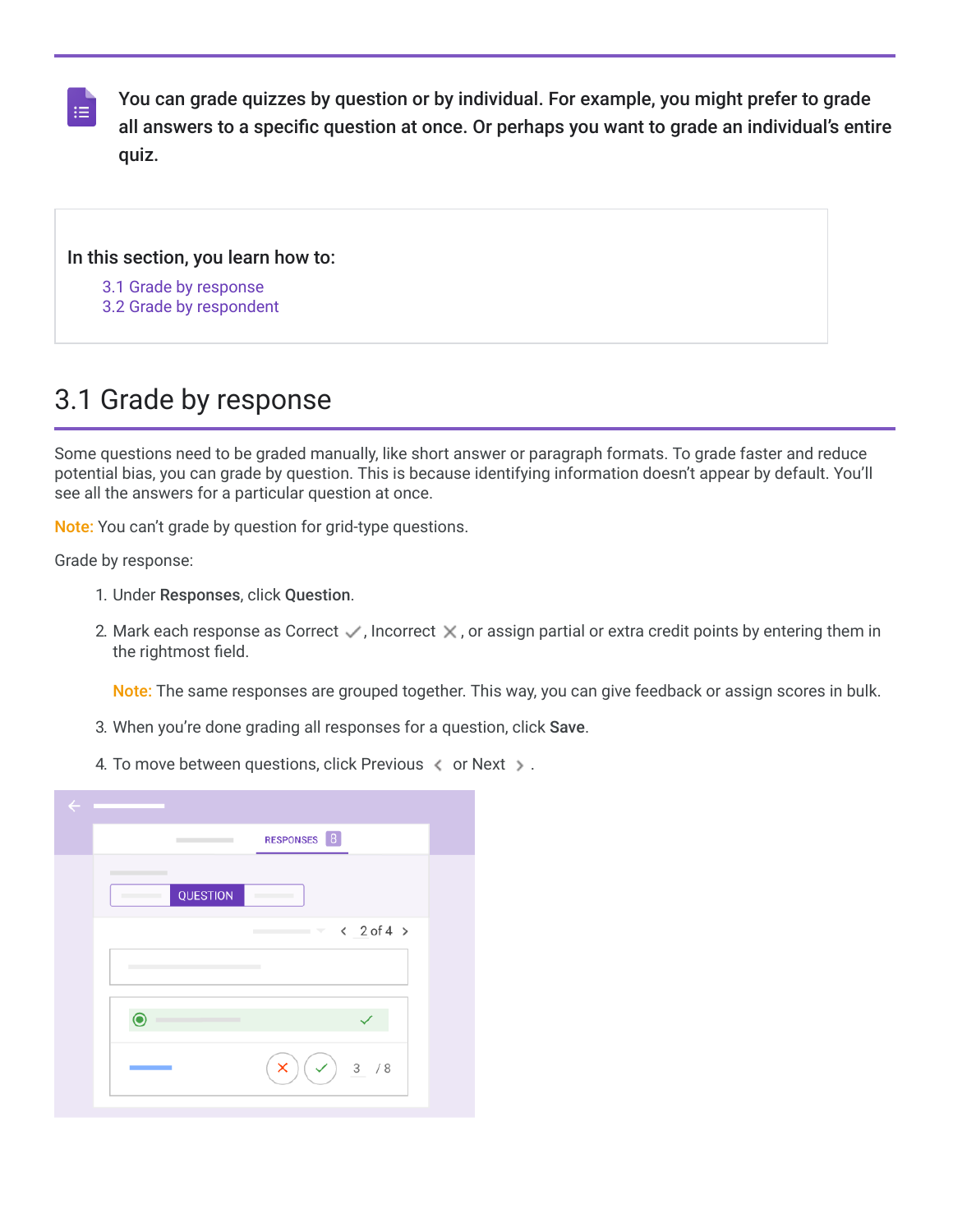# 3.2 Grade by respondent

You can grade an individual's entire set of quiz responses at once.

### Grade by respondent:

- 1. Under Responses, click Individual.
- 2. For each question (except grid-type questions, which aren't graded), take any of the following actions:

In the rightmost field, enter how many points the response earned. Questions that have been graded automatically are assigned the maximum number of points for a correct answer, and zero points for an incorrect answer. If you want to override these values, you can.

(Optional) Click Add individual feedback. Enter your feedback and click Save. If you already specified feedback, it will be overridden.

- 3. To save all changes, click Save.
- 4. To move between individuals, click Previous  $\leq$  or Next  $\geq$ .

| $\leftarrow$                         |
|--------------------------------------|
| RESPONSES 8<br>÷                     |
|                                      |
| <b>INDIVIDUAL</b>                    |
| $\langle 2$ of 4 $\rangle$           |
|                                      |
| 3/3                                  |
| $\bullet$<br>Add individual feedback |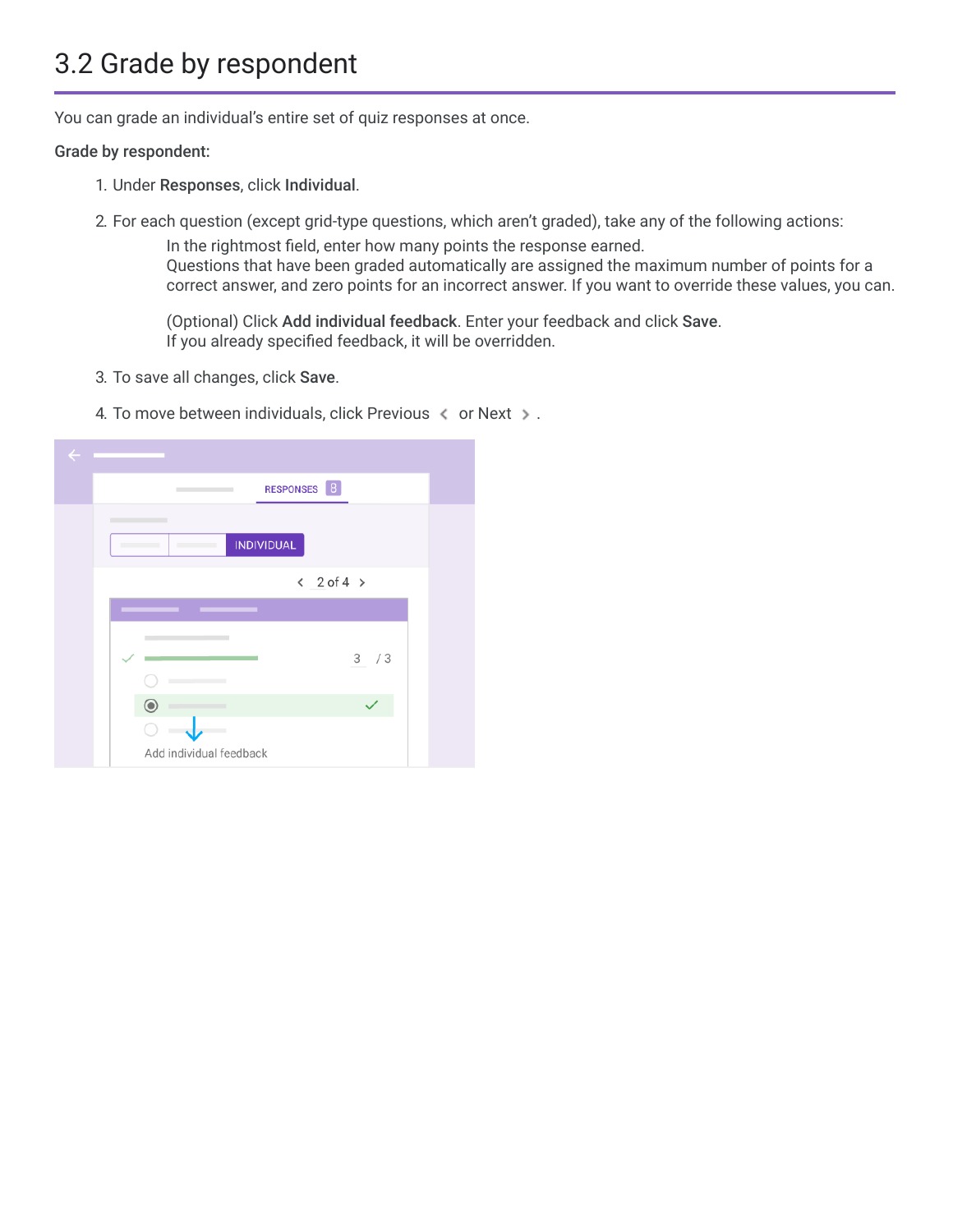

You can send quiz results immediately upon submission, or send results by email later.

### In this section, you learn how to:

- [4.1 Customize quiz results](https://support.google.com/a/users/answer/9310163?hl=en&authuser=2&ref_topic=9300018#4.1)
- [4.2 Choose when to send results](https://support.google.com/a/users/answer/9310163?hl=en&authuser=2&ref_topic=9300018#4.2)
- [4.3 Send results by email](https://support.google.com/a/users/answer/9310163?hl=en&authuser=2&ref_topic=9300018#4.3)

## 4.1 Customize quiz results

When you send quiz results, whether automatically or manually, the following information is included:

Incorrect responses

Correct answers

Point values

### Customize quiz results:

- 1. In [Forms,](https://forms.google.com/) open a quiz.
- 2. Click Settings  $\frac{1}{200}$  > Quizzes.
- 3. Under Respondent can see, select or deselect any of the options.
- 4. Click Save.



## 4.2 Choose when to send results

- 1. At the top right, click Settings ...
- 2. Click Quizzes.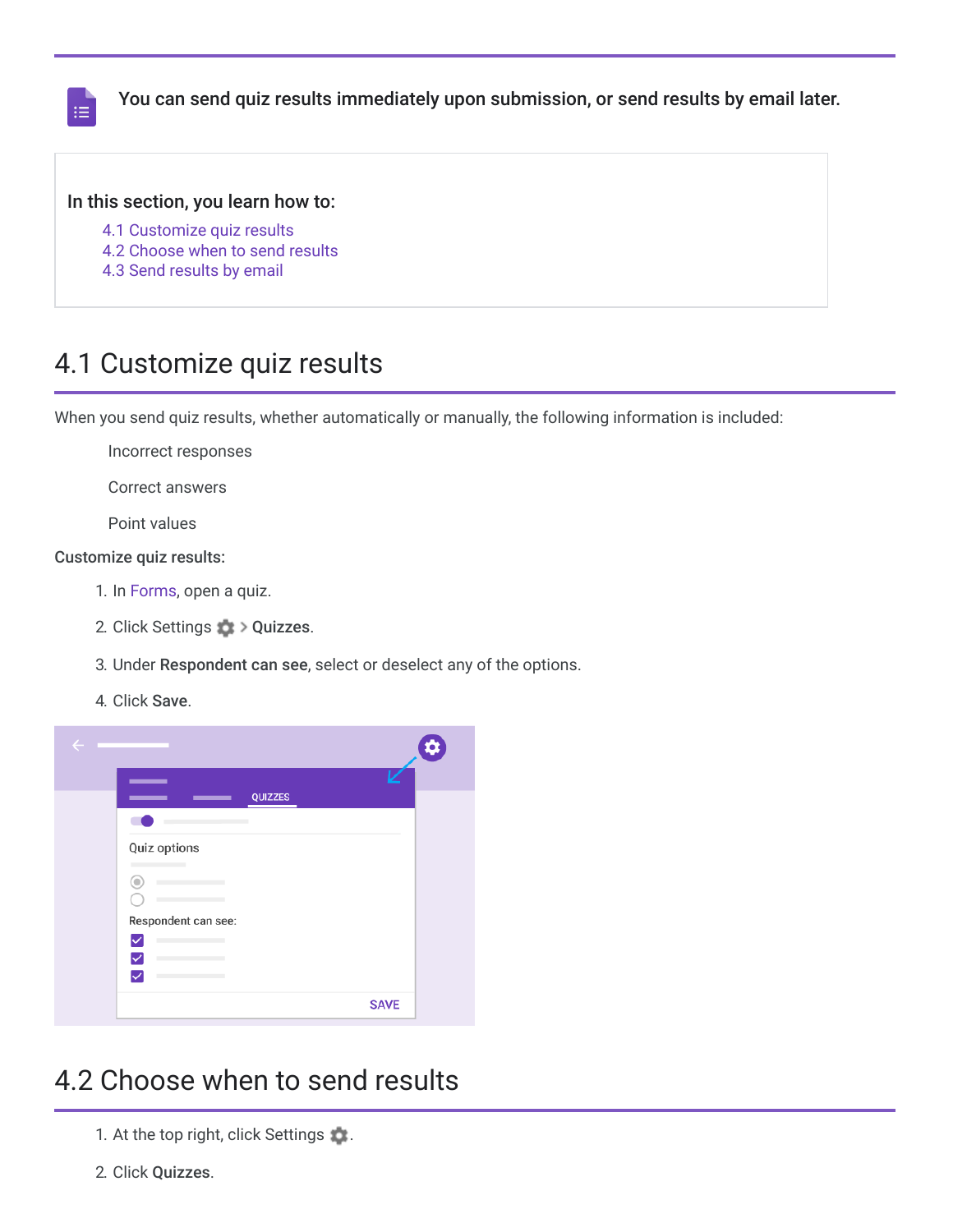### 3. Choose an option:

Immediately after each submission: Automatically sends respondents their results after submission.

Later, after manual review: Email results to respondents at a time of your choosing. Selecting this option turns on email collection, which is necessary so that you can send results later.

4. Click Save.



# 4.3 Send results by email

When you're finished grading and ready to send results, you can choose who to send them to.

- 1. Under Responses, click Summary or Individual.
- 2. Click Release Score(s).
- 3. Check the boxes next to who you want to email.
- 4. Click Send Emails and Release.